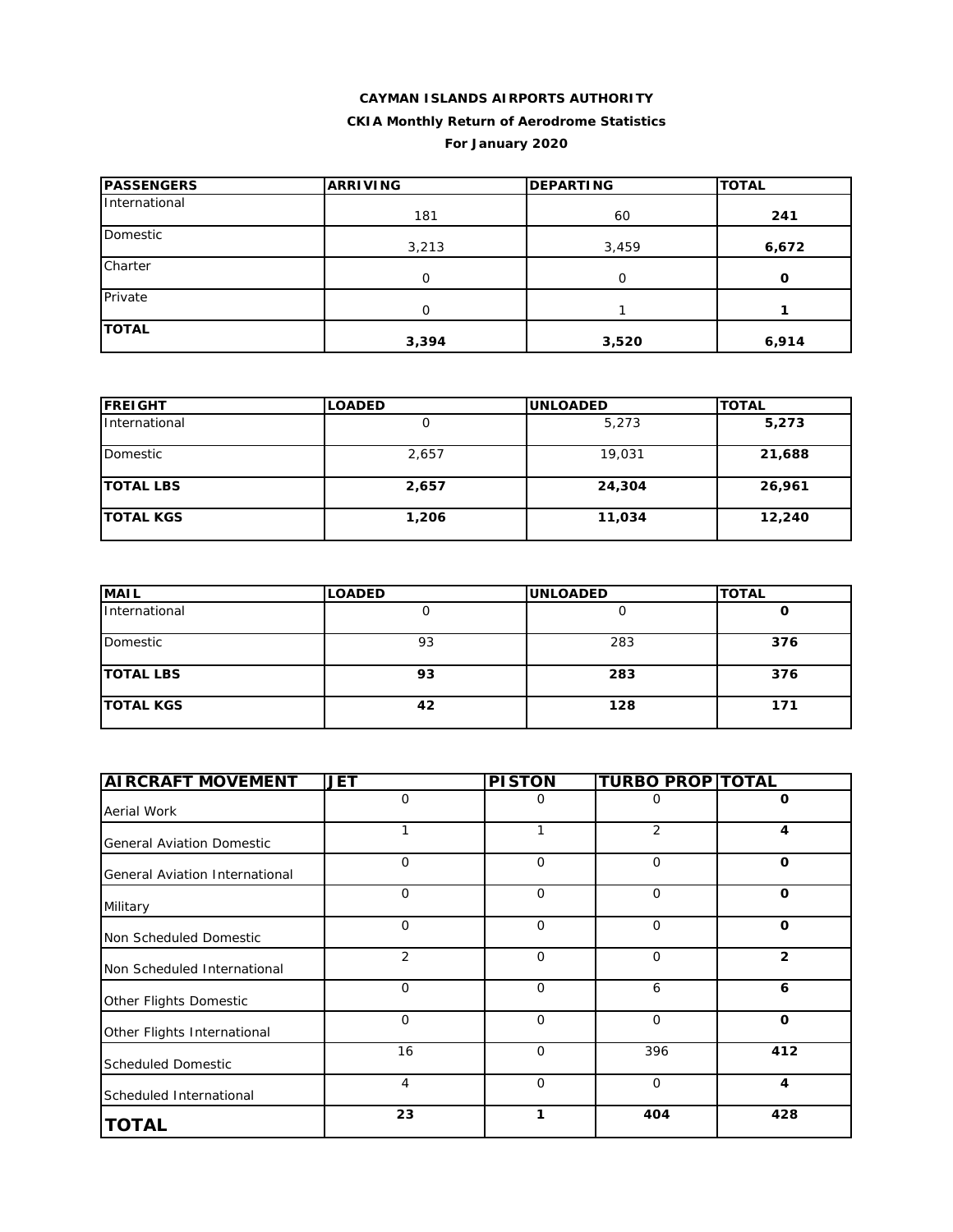# **CAYMAN ISLANDS AIRPORTS AUTHORITY CKIA Monthly Return of Aerodrome Statistics For February 2020**

| <b>PASSENGERS</b> | <b>ARRIVING</b> | <b>DEPARTING</b> | <b>TOTAL</b> |
|-------------------|-----------------|------------------|--------------|
| International     | 181             | 33               | 214          |
| Domestic          | 3,150           | 3,288            | 6,438        |
| Charter           | O               | ი                | O            |
| Private           | $\overline{2}$  | $\mathcal{P}$    | 4            |
| <b>TOTAL</b>      | 3,333           | 3,323            | 6,656        |

| <b>FREIGHT</b>   | <b>LOADED</b> | <b>UNLOADED</b> | <b>TOTAL</b> |
|------------------|---------------|-----------------|--------------|
| International    |               | 4,355           | 4,355        |
| Domestic         | 2,385         | 15,065          | 17,450       |
| <b>TOTAL LBS</b> | 2,385         | 19,420          | 21,805       |
| <b>TOTAL KGS</b> | 1,083         | 8,817           | 9,899        |

| <b>MAIL</b>      | <b>LOADED</b> | <b>UNLOADED</b> | <b>TOTAL</b> |
|------------------|---------------|-----------------|--------------|
| International    |               |                 | υ            |
| Domestic         | 176           | 815             | 991          |
| <b>TOTAL LBS</b> | 176           | 815             | 991          |
| <b>TOTAL KGS</b> | 80            | 370             | 450          |

| <b>AIRCRAFT MOVEMENT</b>         | <b>JET</b>     | <b>PISTON</b> | <b>TURBO PROP TOTAL</b> |             |
|----------------------------------|----------------|---------------|-------------------------|-------------|
| Aerial Work                      | 0              | 0             | 0                       | 0           |
| <b>General Aviation Domestic</b> | $\overline{2}$ | $\mathbf 0$   | 5                       | 7           |
| General Aviation International   | $\mathbf 0$    | $\mathbf 0$   | 1                       | 1           |
| Military                         | $\mathbf 0$    | $\Omega$      | $\Omega$                | $\Omega$    |
| Non Scheduled Domestic           | $\mathbf 0$    | $\mathbf 0$   | 1                       | 1           |
| Non Scheduled International      | 1              | $\mathbf 0$   | $\mathbf 0$             | 1           |
| Other Flights Domestic           | $\Omega$       | $\Omega$      | 6                       | 6           |
| Other Flights International      | $\mathbf 0$    | $\Omega$      | $\Omega$                | $\mathbf 0$ |
| <b>Scheduled Domestic</b>        | 16             | $\mathbf 0$   | 384                     | 400         |
| Scheduled International          | 5              | $\mathbf 0$   | $\mathbf 0$             | 5           |
| <b>TOTAL</b>                     | 24             | $\mathbf 0$   | 397                     | 421         |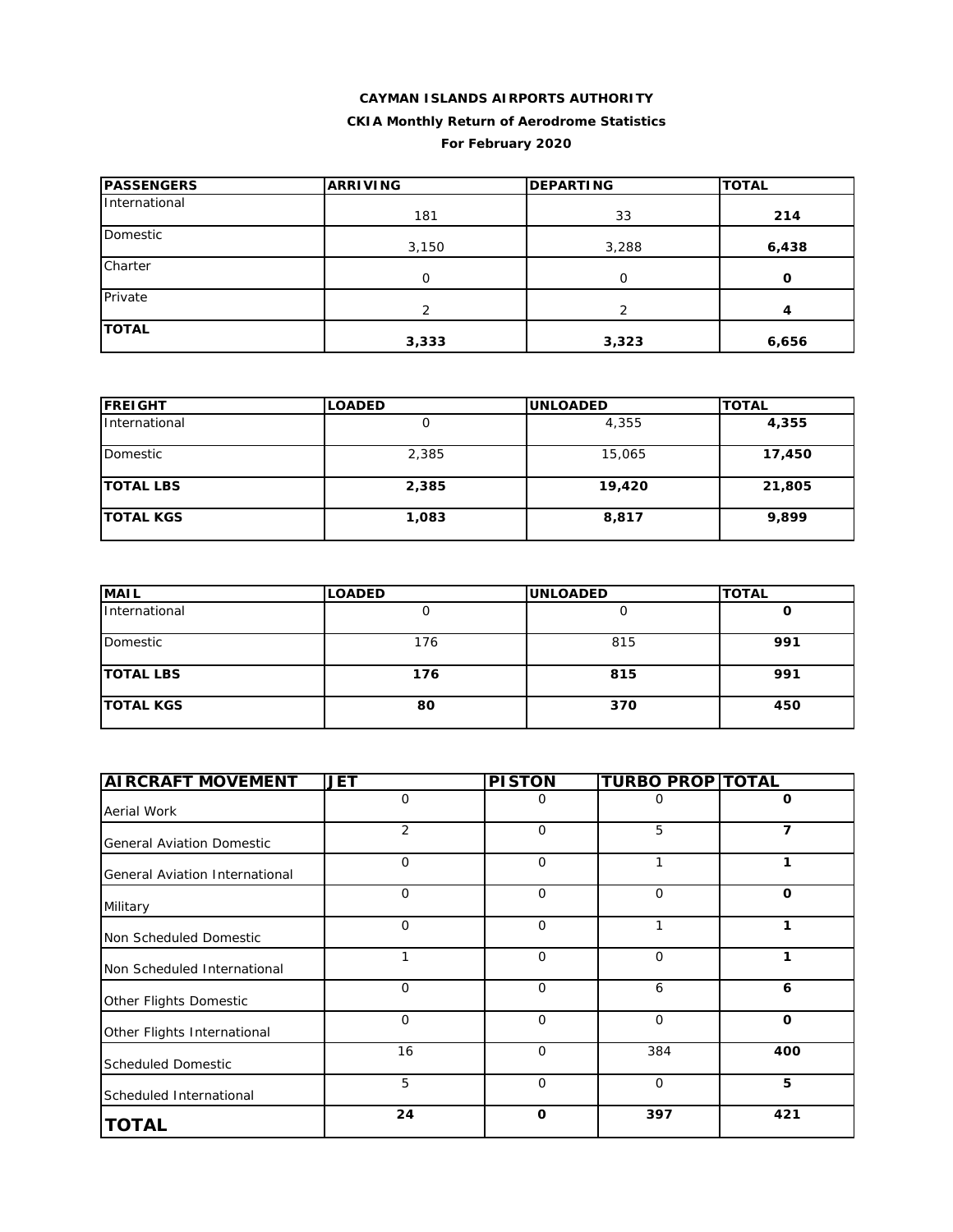# **CAYMAN ISLANDS AIRPORTS AUTHORITY CKIA Monthly Return of Aerodrome Statistics For March 2020**

| <b>PASSENGERS</b> | <b>ARRIVING</b> | <b>DEPARTING</b> | <b>TOTAL</b> |
|-------------------|-----------------|------------------|--------------|
| International     | 75              | 0                | 75           |
| Domestic          | 1,769           | 2,038            | 3,807        |
| Charter           | 11              | 18               | 29           |
| Private           | 0               | $\Omega$         | 0            |
| <b>TOTAL</b>      | 1,844           | 2,038            | 3,882        |

| <b>IFREIGHT</b>  | <b>LOADED</b> | <b>UNLOADED</b> | <b>TOTAL</b> |
|------------------|---------------|-----------------|--------------|
| International    |               | 2,050           | 2,050        |
| Domestic         | 4,101         | 24,096          | 28,197       |
| <b>TOTAL LBS</b> | 4,101         | 26,146          | 30,247       |
| <b>TOTAL KGS</b> | 1,862         | 11,870          | 13,732       |

| <b>MAIL</b>      | <b>LOADED</b> | <b>UNLOADED</b> | <b>TOTAL</b> |
|------------------|---------------|-----------------|--------------|
| International    |               |                 | u            |
| Domestic         | 240           | 574             | 814          |
| <b>TOTAL LBS</b> | 240           | 574             | 814          |
| <b>TOTAL KGS</b> | 109           | 261             | 370          |

| <b>AIRCRAFT MOVEMENT</b>         | <b>JET</b>  | <b>PISTON</b>  | <b>TURBO PROP TOTAL</b> |                |
|----------------------------------|-------------|----------------|-------------------------|----------------|
| Aerial Work                      | $\mathbf 0$ | 0              | 0                       | 0              |
| <b>General Aviation Domestic</b> | 1           |                |                         | 3              |
| General Aviation International   | 5           | 1              | $\mathbf 0$             | 6              |
| Military                         | $\mathbf 0$ | $\mathbf 0$    | $\mathbf 0$             | $\mathbf 0$    |
| Non Scheduled Domestic           | 0           | $\mathbf 0$    | 1                       | 1              |
| Non Scheduled International      | 2           | $\mathbf 0$    | 0                       | 2              |
| Other Flights Domestic           | 1           | $\mathbf 0$    | $\overline{4}$          | 5              |
| Other Flights International      | 1           | $\Omega$       | $\mathbf 0$             | 1              |
| <b>Scheduled Domestic</b>        | 8           | $\Omega$       | 291                     | 299            |
| Scheduled International          | 2           | $\mathbf 0$    | $\mathbf 0$             | $\overline{2}$ |
| <b>TOTAL</b>                     | 20          | $\overline{2}$ | 297                     | 319            |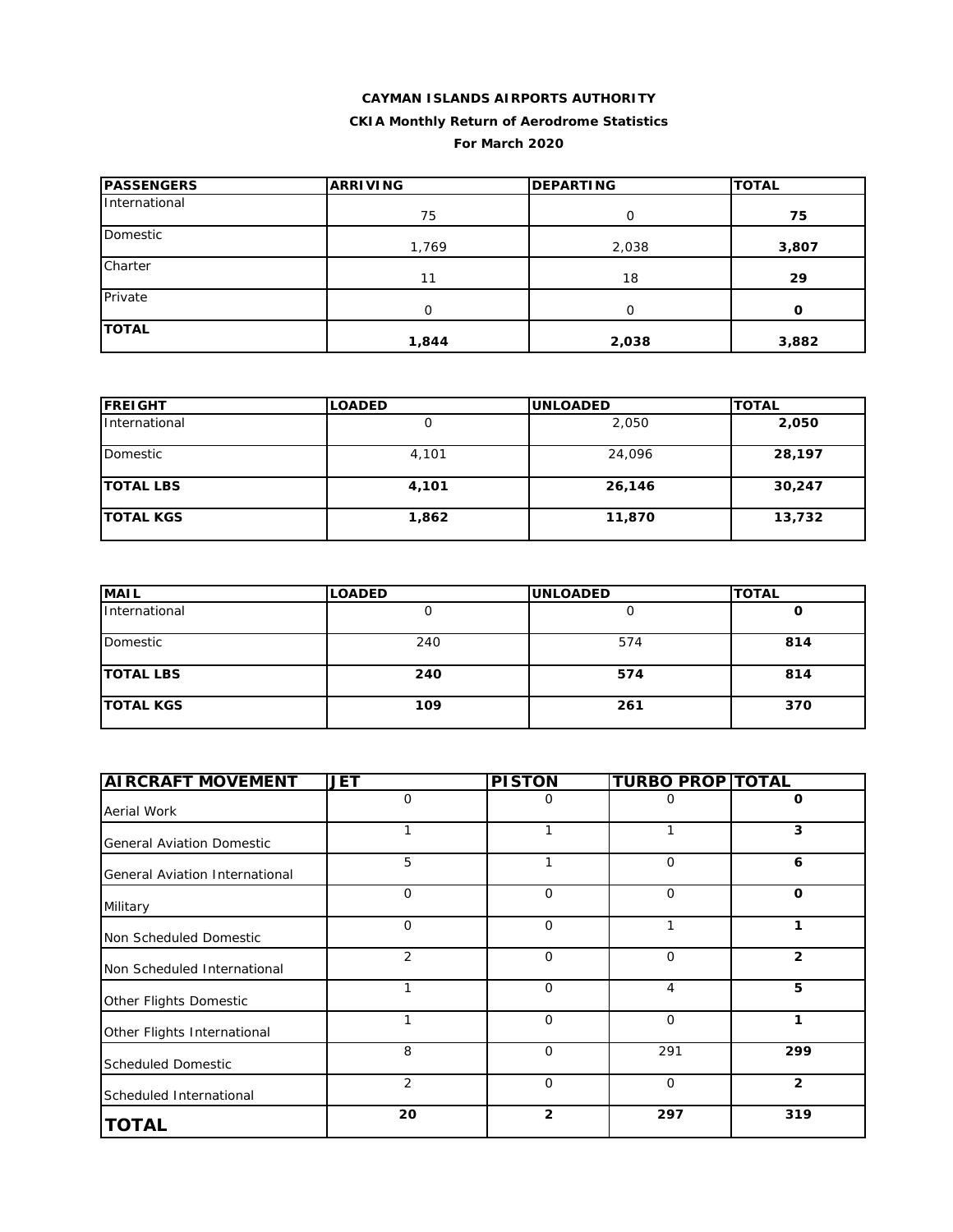# **CAYMAN ISLANDS AIRPORTS AUTHORITY CKIA Monthly Return of Aerodrome Statistics For April 2020**

| <b>PASSENGERS</b> | <b>ARRIVING</b> | <b>DEPARTING</b> | <b>TOTAL</b> |
|-------------------|-----------------|------------------|--------------|
| International     | 0               |                  | O            |
| Domestic          | 40              | 561              | 601          |
| Charter           | O               |                  | Ω            |
| Private           | 0               | O                | O            |
| <b>TOTAL</b>      | 40              | 561              | 601          |

| <b>FREIGHT</b>   | <b>LOADED</b> | <b>UNLOADED</b> | <b>TOTAL</b> |
|------------------|---------------|-----------------|--------------|
| International    |               |                 |              |
| Domestic         | 2,388         | 10,641          | 13,029       |
| <b>TOTAL LBS</b> | 2,388         | 10,641          | 13,029       |
| <b>TOTAL KGS</b> | 1,084         | 4,831           | 5,915        |

| <b>MAIL</b>      | <b>LOADED</b> | <b>UNLOADED</b> | <b>TOTAL</b> |
|------------------|---------------|-----------------|--------------|
| International    |               |                 |              |
| Domestic         |               | 93              | 93           |
| <b>TOTAL LBS</b> |               | 93              | 93           |
| <b>TOTAL KGS</b> |               | 42              | 42           |

| <b>AIRCRAFT MOVEMENT</b>         | <b>JET</b>  | <b>PISTON</b> | <b>TURBO PROP TOTAL</b> |             |
|----------------------------------|-------------|---------------|-------------------------|-------------|
| Aerial Work                      | $\mathbf 0$ | 0             | 0                       | $\mathbf 0$ |
| <b>General Aviation Domestic</b> | 0           | 0             | 7                       | 7           |
| General Aviation International   | $\mathbf 0$ | $\mathbf 0$   | $\mathbf 0$             | $\mathbf 0$ |
| Military                         | $\mathbf 0$ | $\mathbf 0$   | $\mathbf 0$             | $\mathbf 0$ |
| Non Scheduled Domestic           | $\mathbf 0$ | $\mathbf 0$   | $\mathbf 0$             | $\mathbf 0$ |
| Non Scheduled International      | 0           | $\mathbf 0$   | $\mathbf 0$             | $\mathbf 0$ |
| Other Flights Domestic           | $\mathbf 0$ | $\mathbf 0$   | 4                       | 4           |
| Other Flights International      | $\mathbf 0$ | $\mathbf 0$   | $\mathbf 0$             | $\mathbf 0$ |
| <b>Scheduled Domestic</b>        | $\mathbf 0$ | $\mathbf 0$   | 49                      | 49          |
| Scheduled International          | $\mathbf 0$ | $\mathbf{O}$  | $\mathbf 0$             | $\mathbf 0$ |
| <b>TOTAL</b>                     | O           | $\mathbf 0$   | 60                      | 60          |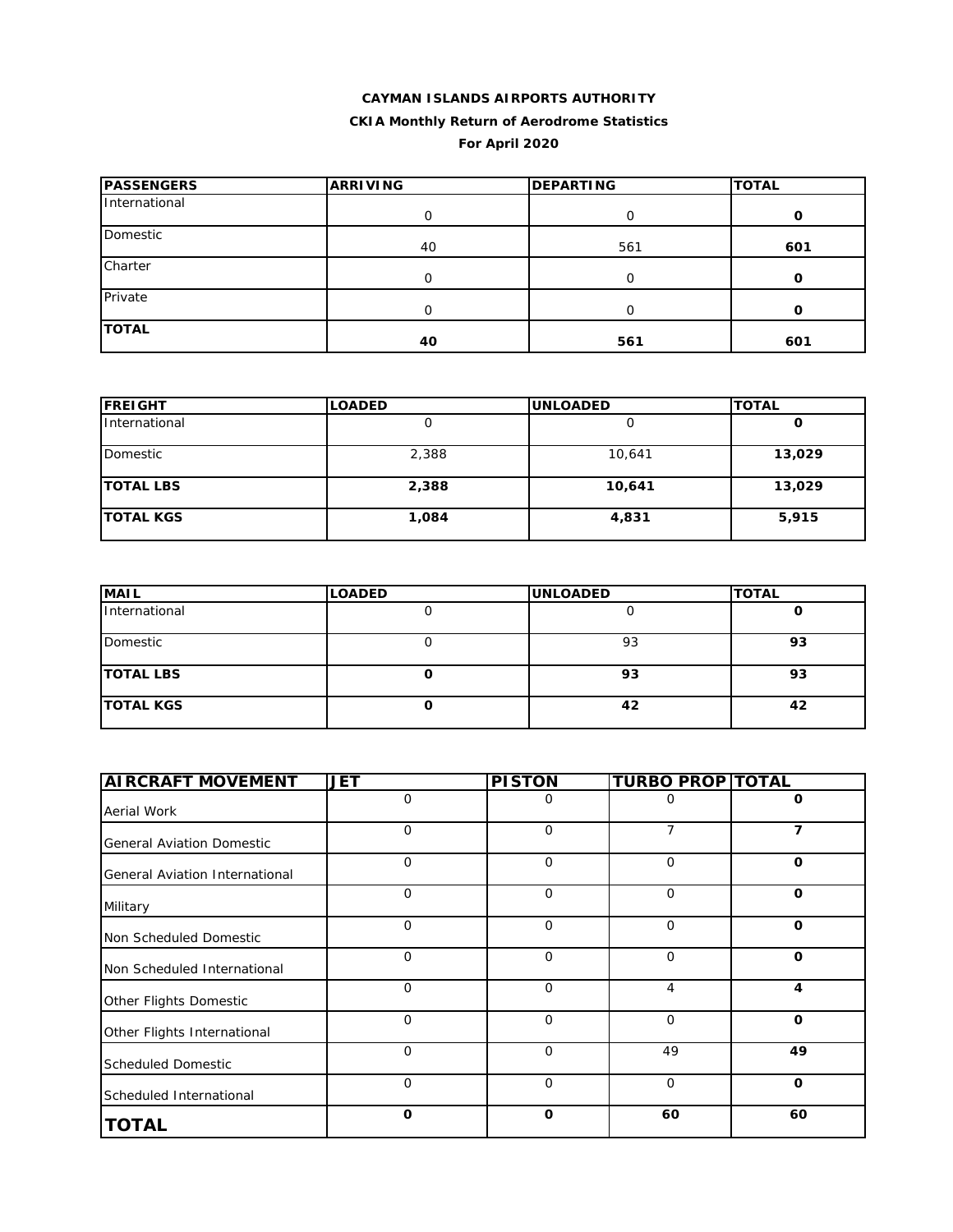# **CAYMAN ISLANDS AIRPORTS AUTHORITY CKIA Monthly Return of Aerodrome Statistics For May 2020**

| <b>PASSENGERS</b> | <b>ARRIVING</b> | <b>DEPARTING</b> | <b>TOTAL</b> |
|-------------------|-----------------|------------------|--------------|
| International     | 0               | O                | 0            |
| Domestic          | 62              | 83               | 145          |
| Charter           | U               |                  | э            |
| Private           | Ω               | O                | 0            |
| <b>TOTAL</b>      | 62              | 86               | 148          |

| <b>FREIGHT</b>   | <b>LOADED</b> | <b>UNLOADED</b> | <b>TOTAL</b> |
|------------------|---------------|-----------------|--------------|
| International    |               |                 | O            |
| Domestic         | 7,487         | 15,287          | 22,774       |
| <b>TOTAL LBS</b> | 7,487         | 15,287          | 22,774       |
| <b>TOTAL KGS</b> | 3,399         | 6,940           | 10,339       |

| <b>MAIL</b>      | <b>LOADED</b> | <b>UNLOADED</b> | <b>TOTAL</b> |
|------------------|---------------|-----------------|--------------|
| International    |               |                 |              |
| Domestic         |               |                 |              |
| <b>TOTAL LBS</b> |               |                 |              |
| <b>TOTAL KGS</b> |               |                 |              |

| <b>AIRCRAFT MOVEMENT</b>         | <b>JET</b>     | <b>PISTON</b> | <b>TURBO PROP TOTAL</b> |                |
|----------------------------------|----------------|---------------|-------------------------|----------------|
| Aerial Work                      | 0              | 0             | O                       | 0              |
| <b>General Aviation Domestic</b> | $\mathbf 0$    | 0             |                         | 1              |
| General Aviation International   | $\overline{2}$ | 0             | 0                       | $\overline{2}$ |
| Military                         | $\mathbf 0$    | $\mathbf 0$   | $\overline{O}$          | $\mathbf 0$    |
| Non Scheduled Domestic           | $\mathbf{O}$   | $\mathbf 0$   | $\mathbf 0$             | $\mathbf 0$    |
| Non Scheduled International      | $\mathbf 0$    | 0             | 0                       | $\mathbf 0$    |
| Other Flights Domestic           | $\mathbf 0$    | $\mathbf 0$   | 2                       | $\overline{2}$ |
| Other Flights International      | $\overline{2}$ | 0             | 0                       | $\overline{2}$ |
| <b>Scheduled Domestic</b>        | $\Omega$       | $\mathbf 0$   | 47                      | 47             |
| Scheduled International          | $\mathbf{O}$   | $\mathbf{O}$  | $\overline{O}$          | $\mathbf 0$    |
| <b>TOTAL</b>                     | 4              | $\mathbf 0$   | 50                      | 54             |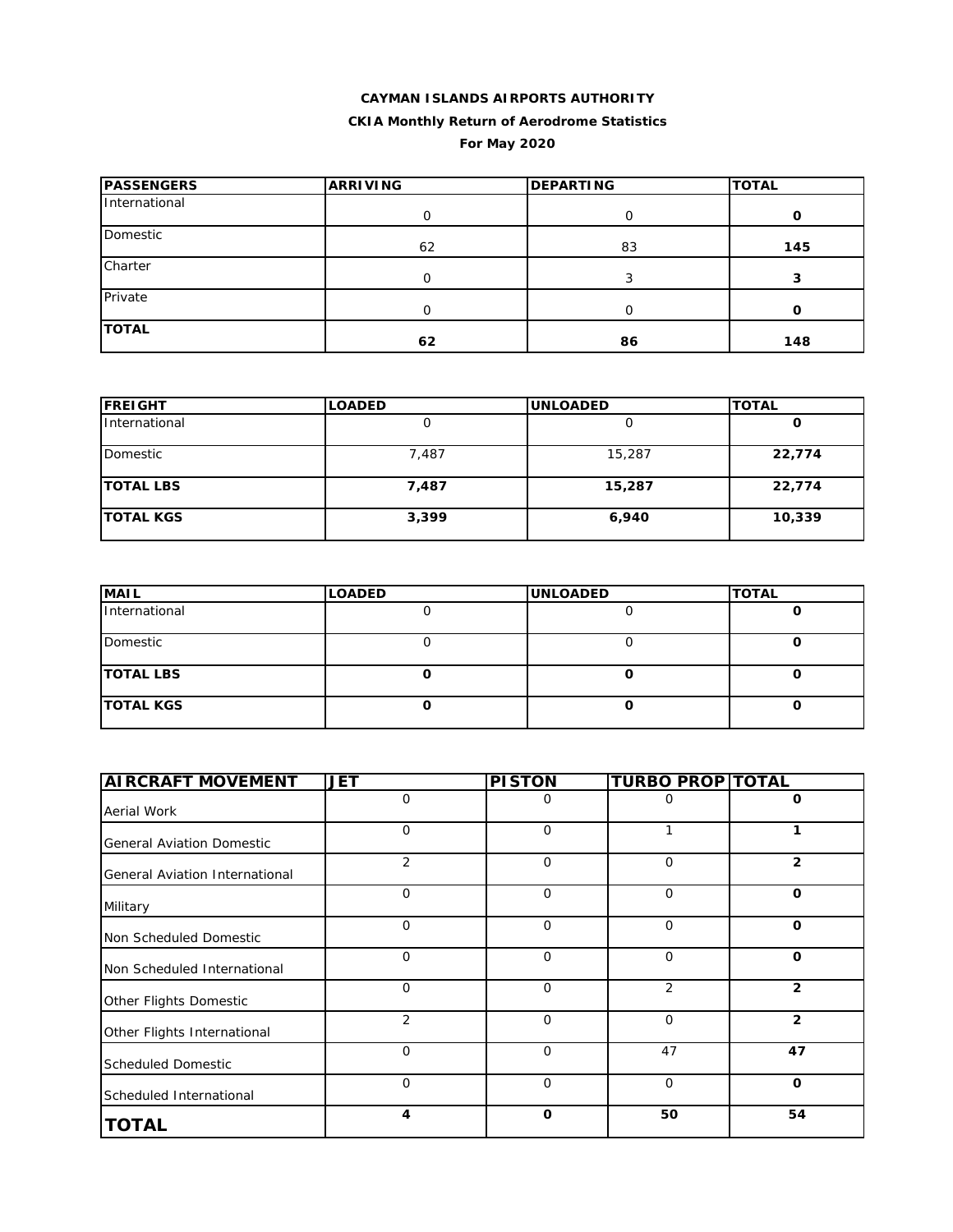#### **CAYMAN ISLANDS AIRPORTS AUTHORITY CKIA Monthly Return of Aerodrome Statistics**

**For June 2020**

| <b>IPASSENGERS</b> | <b>ARRIVING</b> | <b>DEPARTING</b> | <b>TOTAL</b> |
|--------------------|-----------------|------------------|--------------|
| International      |                 |                  |              |
| Domestic           | 70              | 829              | 899          |
| Charter            | ი               | O                | Ω            |
| Private            | O               | 0                | 0            |
| <b>TOTAL</b>       | 70              | 829              | 899          |

| <b>FREIGHT</b>   | <b>LOADED</b> | <b>UNLOADED</b> | <b>TOTAL</b> |
|------------------|---------------|-----------------|--------------|
| International    |               |                 | O            |
| Domestic         | 5,195         | 19,895          | 25,090       |
| <b>TOTAL LBS</b> | 5,195         | 19,895          | 25,090       |
| <b>TOTAL KGS</b> | 2,359         | 9,032           | 11,391       |

| <b>MAIL</b>      | <b>LOADED</b> | <b>UNLOADED</b> | <b>TOTAL</b> |
|------------------|---------------|-----------------|--------------|
| International    |               |                 |              |
| Domestic         |               |                 |              |
| <b>TOTAL LBS</b> |               |                 |              |
| <b>TOTAL KGS</b> |               |                 |              |

| <b>AIRCRAFT MOVEMENT</b>         | <b>JET</b>  | <b>PISTON</b> | <b>TURBO PROP TOTAL</b> |              |
|----------------------------------|-------------|---------------|-------------------------|--------------|
| Aerial Work                      | $\mathbf 0$ | 0             | 0                       | 0            |
| <b>General Aviation Domestic</b> | $\mathbf 0$ | $\mathbf 0$   | 0                       | 0            |
| General Aviation International   | $\Omega$    | $\mathbf 0$   | $\mathbf 0$             | $\mathbf 0$  |
| Military                         | $\Omega$    | $\mathbf 0$   | $\mathbf 0$             | $\Omega$     |
| Non Scheduled Domestic           | $\mathbf 0$ | $\mathbf 0$   | $\mathbf 0$             | $\mathbf 0$  |
| Non Scheduled International      | $\mathbf 0$ | $\mathbf 0$   | $\mathbf 0$             | $\mathbf 0$  |
| Other Flights Domestic           | $\mathbf 0$ | $\mathbf 0$   | 6                       | 6            |
| Other Flights International      | $\Omega$    | $\mathbf 0$   | $\mathbf 0$             | $\mathbf{o}$ |
| <b>Scheduled Domestic</b>        | $\Omega$    | $\Omega$      | 52                      | 52           |
| Scheduled International          | $\Omega$    | $\mathbf 0$   | $\mathbf 0$             | $\mathbf 0$  |
| <b>TOTAL</b>                     | $\mathbf 0$ | $\mathbf 0$   | 58                      | 58           |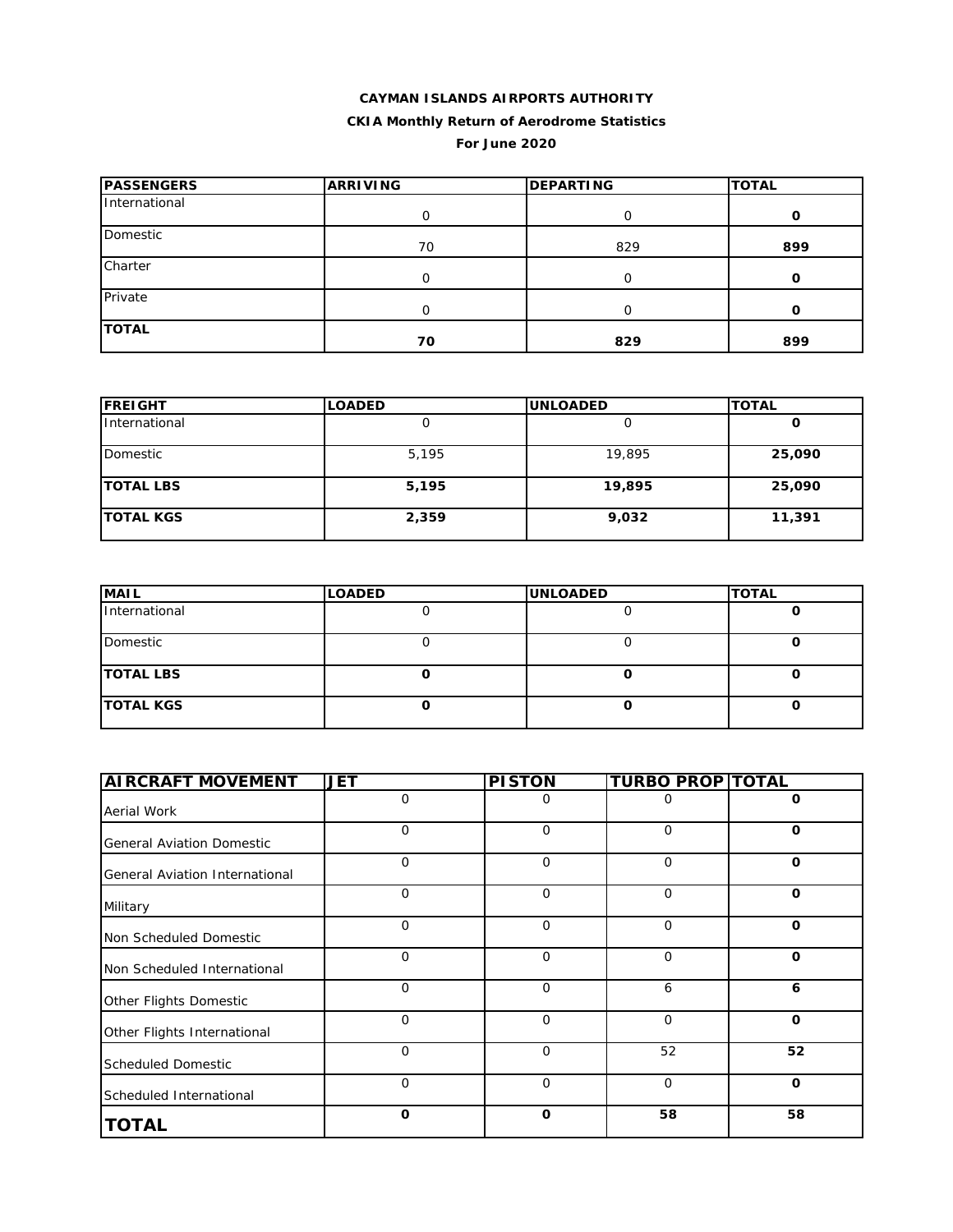# **CAYMAN ISLANDS AIRPORTS AUTHORITY CKIA Monthly Return of Aerodrome Statistics For July 2020**

| <b>PASSENGERS</b> | <b>ARRIVING</b> | <b>DEPARTING</b> | <b>TOTAL</b> |
|-------------------|-----------------|------------------|--------------|
| International     | O               | O                | 0            |
| Domestic          | 805             | 730              | 1,535        |
| Charter           | Ο               |                  | 2            |
| Private           | Ο               |                  | O            |
| <b>TOTAL</b>      | 805             | 730              | 1,535        |

| <b>FREIGHT</b>   | <b>LOADED</b> | <b>UNLOADED</b> | <b>TOTAL</b> |
|------------------|---------------|-----------------|--------------|
| International    |               |                 |              |
| Domestic         | 4,983         | 30,269          | 35,252       |
| <b>TOTAL LBS</b> | 4,983         | 30,269          | 35,252       |
| <b>TOTAL KGS</b> | 2,262         | 13,742          | 16,004       |

| <b>MAIL</b>      | <b>LOADED</b> | <b>UNLOADED</b> | <b>TOTAL</b> |
|------------------|---------------|-----------------|--------------|
| International    |               |                 |              |
| Domestic         |               | 104             | 106          |
| <b>TOTAL LBS</b> |               | 104             | 106          |
| <b>TOTAL KGS</b> |               | 47              | 48           |

| <b>AIRCRAFT MOVEMENT</b>         | <b>JET</b>  | <b>PISTON</b> | <b>TURBO PROP TOTAL</b> |              |
|----------------------------------|-------------|---------------|-------------------------|--------------|
| Aerial Work                      | $\mathbf 0$ | 0             | $\Omega$                | 0            |
| <b>General Aviation Domestic</b> | $\mathbf 0$ | $\mathbf 0$   | $\mathbf 0$             | $\mathbf 0$  |
| General Aviation International   | $\mathbf 0$ | $\mathbf 0$   | $\mathbf 0$             | $\mathbf 0$  |
| Military                         | $\mathbf 0$ | $\mathbf 0$   | $\mathbf 0$             | $\mathbf 0$  |
| Non Scheduled Domestic           | 0           | $\mathbf 0$   | $\mathbf 0$             | $\mathbf 0$  |
| Non Scheduled International      | 2           | $\mathbf 0$   | 0                       | $\mathbf{2}$ |
| Other Flights Domestic           | $\Omega$    | $\mathbf 0$   | 4                       | 4            |
| Other Flights International      | $\Omega$    | $\Omega$      | $\mathbf 0$             | $\Omega$     |
| <b>Scheduled Domestic</b>        | 1           | $\mathbf 0$   | 124                     | 125          |
| Scheduled International          | 0           | $\mathbf{O}$  | $\mathbf 0$             | $\mathbf 0$  |
| <b>TOTAL</b>                     | 3           | $\mathbf 0$   | 128                     | 131          |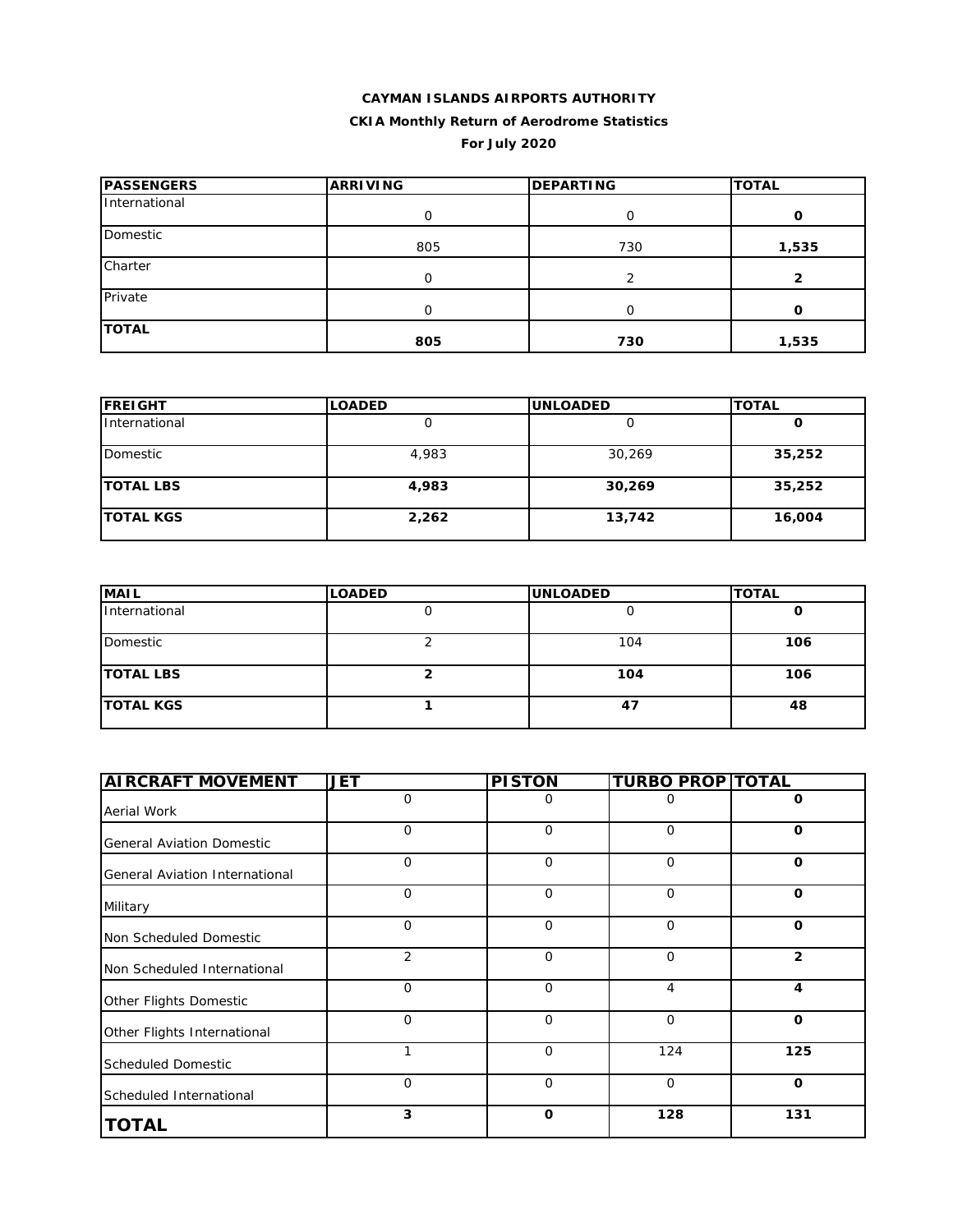### **CAYMAN ISLANDS AIRPORTS AUTHORITY CKIA Monthly Return of Aerodrome Statistics**

# **For August 2020**

| <b>PASSENGERS</b> | <b>ARRIVING</b> | <b>DEPARTING</b> | <b>TOTAL</b> |  |
|-------------------|-----------------|------------------|--------------|--|
| International     | 0               | Ο                | O            |  |
| Domestic          | 2,499           | 2,554            | 5,053        |  |
| Charter           | Ω               | O                | Ω            |  |
| Private           | Ω               | O                | Ω            |  |
| <b>TOTAL</b>      | 2,499           | 2,554            | 5,053        |  |

| <b>FREIGHT</b>   | <b>LOADED</b> | <b>UNLOADED</b> | <b>TOTAL</b> |
|------------------|---------------|-----------------|--------------|
| International    |               |                 |              |
| Domestic         | 2,439         | 30,524          | 32,963       |
| <b>TOTAL LBS</b> | 2,439         | 30,524          | 32,963       |
| <b>TOTAL KGS</b> | 1,107         | 13,858          | 14,965       |

| <b>MAIL</b>      | <b>LOADED</b> | <b>UNLOADED</b> | <b>TOTAL</b> |
|------------------|---------------|-----------------|--------------|
| International    |               |                 |              |
| Domestic         | 107           |                 | 107          |
| <b>TOTAL LBS</b> | 107           |                 | 107          |
| <b>TOTAL KGS</b> | 49            |                 | 49           |

| <b>AIRCRAFT MOVEMENT</b>         | <b>JET</b>  | <b>PISTON</b> | <b>TURBO PROP TOTAL</b> |                |
|----------------------------------|-------------|---------------|-------------------------|----------------|
| Aerial Work                      | 0           | 0             | 16                      | 16             |
| <b>General Aviation Domestic</b> | 0           | 12            | 2                       | 14             |
| General Aviation International   | 0           | $\mathbf 0$   | 2                       | $\overline{2}$ |
| Military                         | $\mathbf 0$ | $\Omega$      | $\mathbf 0$             | $\mathbf{o}$   |
| Non Scheduled Domestic           | 0           | $\mathbf 0$   | $\mathbf 0$             | $\mathbf 0$    |
| Non Scheduled International      | 0           | $\mathbf 0$   | $\mathbf 0$             | $\mathbf{o}$   |
| Other Flights Domestic           | $\mathbf 0$ | $\mathbf 0$   | 11                      | 11             |
| Other Flights International      | $\mathbf 0$ | $\Omega$      | $\mathbf 0$             | $\mathbf{o}$   |
| <b>Scheduled Domestic</b>        | 29          | $\Omega$      | 190                     | 219            |
| Scheduled International          | 0           | $\mathbf 0$   | $\mathbf 0$             | $\mathbf 0$    |
| <b>TOTAL</b>                     | 29          | 12            | 221                     | 262            |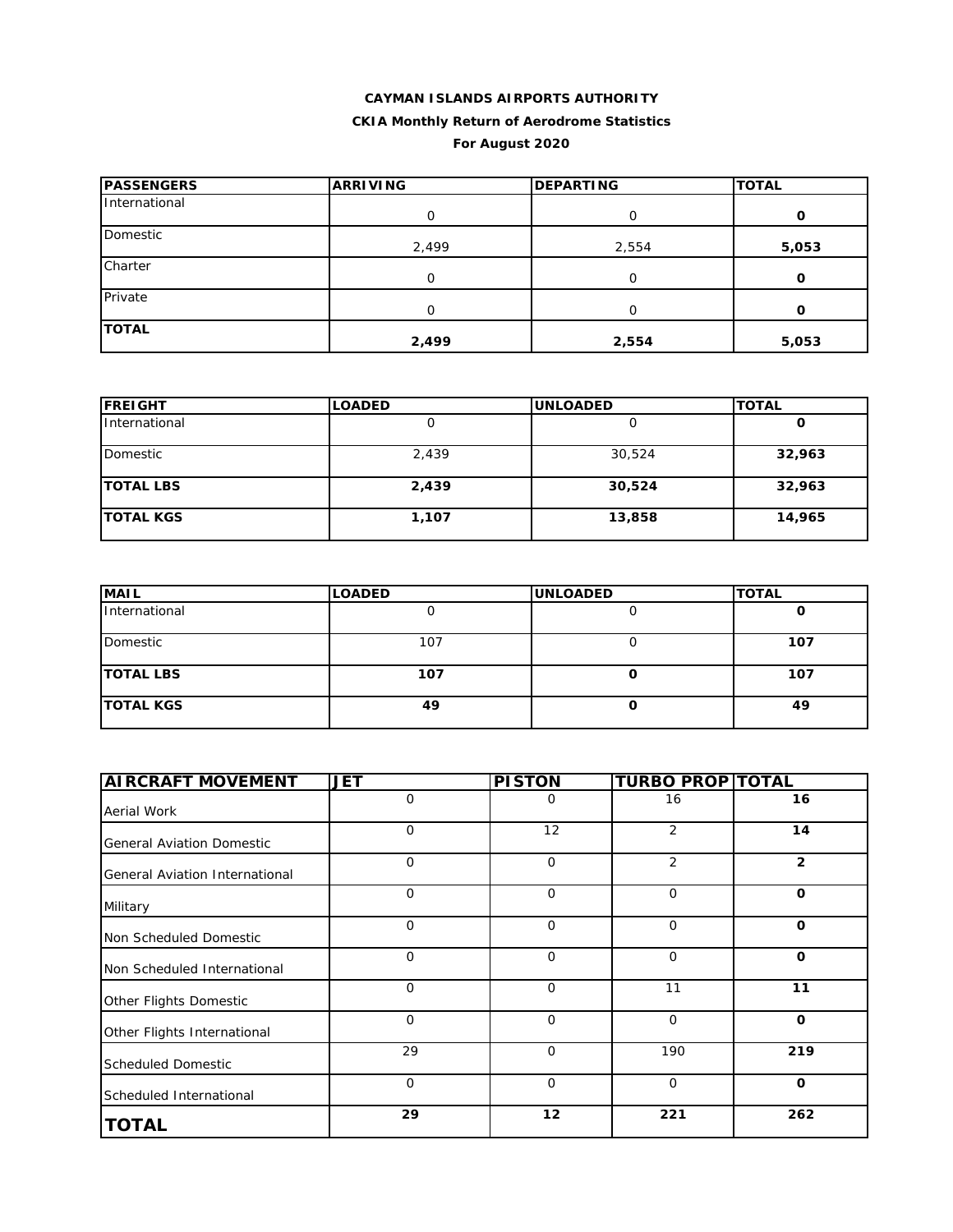# **CAYMAN ISLANDS AIRPORTS AUTHORITY CKIA Monthly Return of Aerodrome Statistics For September 2020**

| <b>PASSENGERS</b> | <b>ARRIVING</b> | <b>DEPARTING</b> | <b>TOTAL</b> |
|-------------------|-----------------|------------------|--------------|
| International     | 0               | O                | 0            |
| Domestic          | 2,152           | 2,106            | 4,258        |
| Charter           | 0               |                  | 0            |
| Private           | Ω               | O                | 0            |
| <b>TOTAL</b>      | 2,152           | 2,106            | 4,258        |

| <b>IFREIGHT</b>  | <b>LOADED</b> | <b>IUNLOADED</b> | <b>TOTAL</b> |
|------------------|---------------|------------------|--------------|
| International    |               |                  | O            |
| Domestic         | 3,140         | 26,006           | 29,146       |
| <b>TOTAL LBS</b> | 3,140         | 26,006           | 29,146       |
| <b>TOTAL KGS</b> | 1,426         | 11,807           | 13,232       |

| <b>MAIL</b>      | <b>LOADED</b> | <b>UNLOADED</b> | <b>TOTAL</b> |
|------------------|---------------|-----------------|--------------|
| International    |               |                 |              |
| Domestic         |               | 130             | 139          |
| <b>TOTAL LBS</b> |               | 130             | 139          |
| <b>TOTAL KGS</b> |               | 59              | 63           |

| <b>AIRCRAFT MOVEMENT</b>              | <b>JET</b>  | <b>PISTON</b> | <b>TURBO PROP TOTAL</b> |                |
|---------------------------------------|-------------|---------------|-------------------------|----------------|
| Aerial Work                           | 0           | 0             | 16                      | 16             |
| <b>General Aviation Domestic</b>      | 0           | $\mathbf 0$   | 6                       | 6              |
| <b>General Aviation International</b> | $\mathbf 0$ | $\mathbf 0$   | $\mathbf 0$             | $\mathbf 0$    |
| Military                              | $\mathbf 0$ | $\Omega$      | $\mathbf{O}$            | $\Omega$       |
| Non Scheduled Domestic                | $\mathbf 0$ | $\mathbf 0$   | 4                       | 4              |
| Non Scheduled International           | 0           | $\mathbf 0$   | $\mathbf{O}$            | $\mathbf 0$    |
| Other Flights Domestic                | $\mathbf 0$ | $\Omega$      | 2                       | $\overline{2}$ |
| Other Flights International           | $\mathbf 0$ | $\mathbf 0$   | $\mathbf 0$             | $\mathbf 0$    |
| <b>Scheduled Domestic</b>             | 18          | $\Omega$      | 194                     | 212            |
| Scheduled International               | 0           | $\Omega$      | $\mathbf 0$             | $\mathbf 0$    |
| <b>TOTAL</b>                          | 18          | $\mathbf 0$   | 222                     | 240            |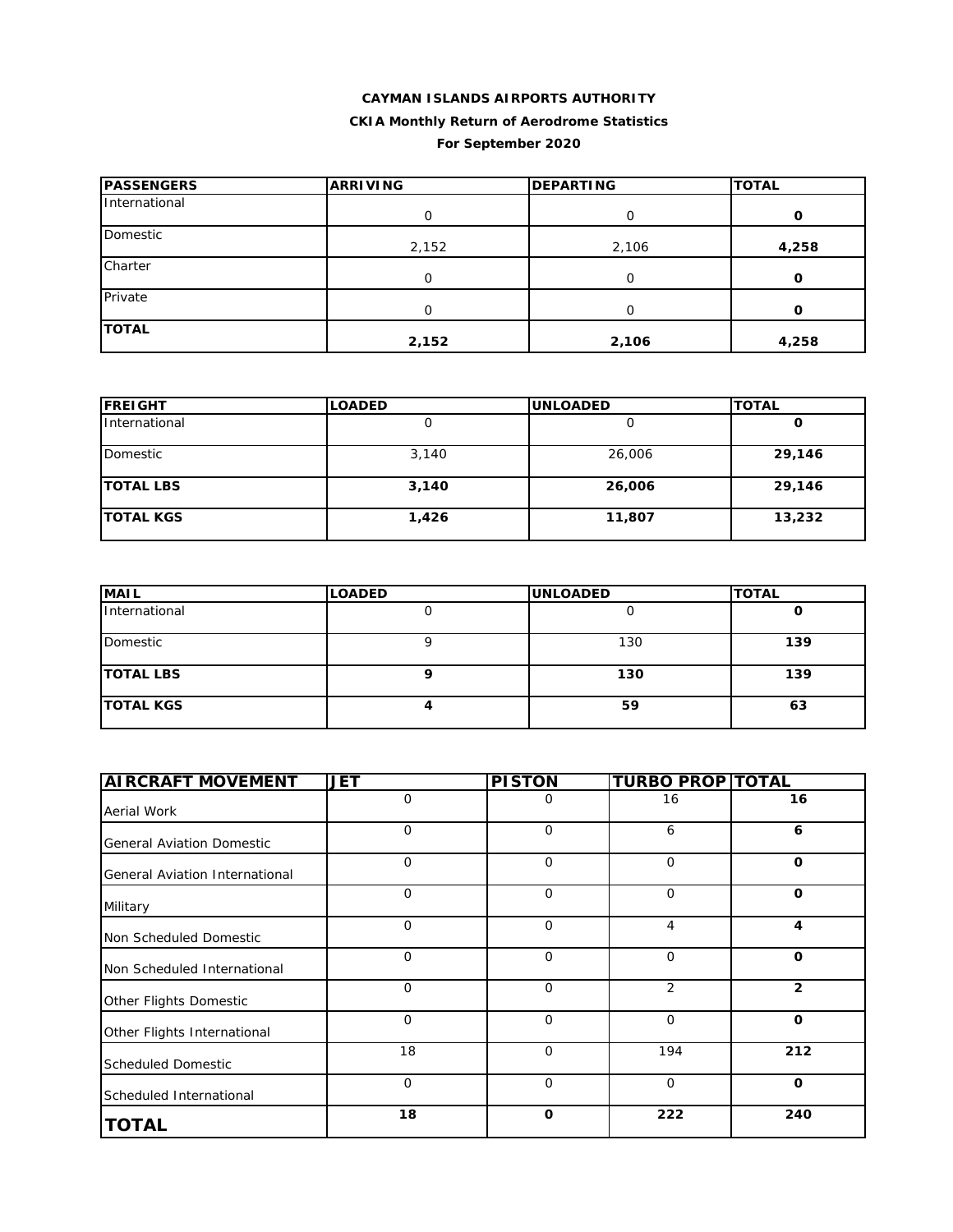# **CAYMAN ISLANDS AIRPORTS AUTHORITY CKIA Monthly Return of Aerodrome Statistics For October 2020**

| <b>PASSENGERS</b> | <b>ARRIVING</b> | <b>DEPARTING</b> | <b>TOTAL</b> |
|-------------------|-----------------|------------------|--------------|
| International     | O               | O                | 0            |
| Domestic          | 3,209           | 3,718            | 6,927        |
| Charter           | O               | O                | O            |
| Private           | O               |                  | 0            |
| <b>TOTAL</b>      | 3,209           | 3,718            | 6,927        |

| <b>FREIGHT</b>   | <b>LOADED</b> | <b>UNLOADED</b> | <b>TOTAL</b> |  |
|------------------|---------------|-----------------|--------------|--|
| International    |               |                 | O            |  |
| Domestic         | 2,007         | 57,304          | 59,311       |  |
| <b>TOTAL LBS</b> | 2,007         | 57,304          | 59,311       |  |
| <b>TOTAL KGS</b> | 911           | 26,016          | 26,927       |  |

| <b>MAIL</b>      | <b>LOADED</b> | <b>UNLOADED</b> | <b>TOTAL</b> |
|------------------|---------------|-----------------|--------------|
| International    |               |                 |              |
| Domestic         |               |                 |              |
| <b>TOTAL LBS</b> |               |                 |              |
| <b>TOTAL KGS</b> |               |                 |              |

| <b>AIRCRAFT MOVEMENT</b>         | <b>JET</b>   | <b>PISTON</b> | <b>TURBO PROP TOTAL</b> |              |
|----------------------------------|--------------|---------------|-------------------------|--------------|
| Aerial Work                      | 0            | 0             | O                       | 0            |
| <b>General Aviation Domestic</b> | $\mathbf{O}$ | $\mathbf{O}$  | 3                       | 3            |
| General Aviation International   | $\Omega$     | $\mathbf{O}$  | 0                       | $\mathbf 0$  |
| Military                         | $\mathbf 0$  | $\mathbf{O}$  | $\Omega$                | $\mathbf 0$  |
| Non Scheduled Domestic           | $\mathbf{O}$ | $\mathbf 0$   | 7                       | 7            |
| Non Scheduled International      | $\mathbf 0$  | 0             | 0                       | $\mathbf 0$  |
| Other Flights Domestic           | $\mathbf 0$  | $\mathbf 0$   | 13                      | 13           |
| Other Flights International      | $\mathbf 0$  | 0             | 0                       | $\mathbf{o}$ |
| <b>Scheduled Domestic</b>        | 62           | $\mathbf 0$   | 185                     | 247          |
| Scheduled International          | $\mathbf{O}$ | $\mathbf{O}$  | $\Omega$                | $\mathbf 0$  |
| <b>TOTAL</b>                     | 62           | $\mathbf 0$   | 208                     | 270          |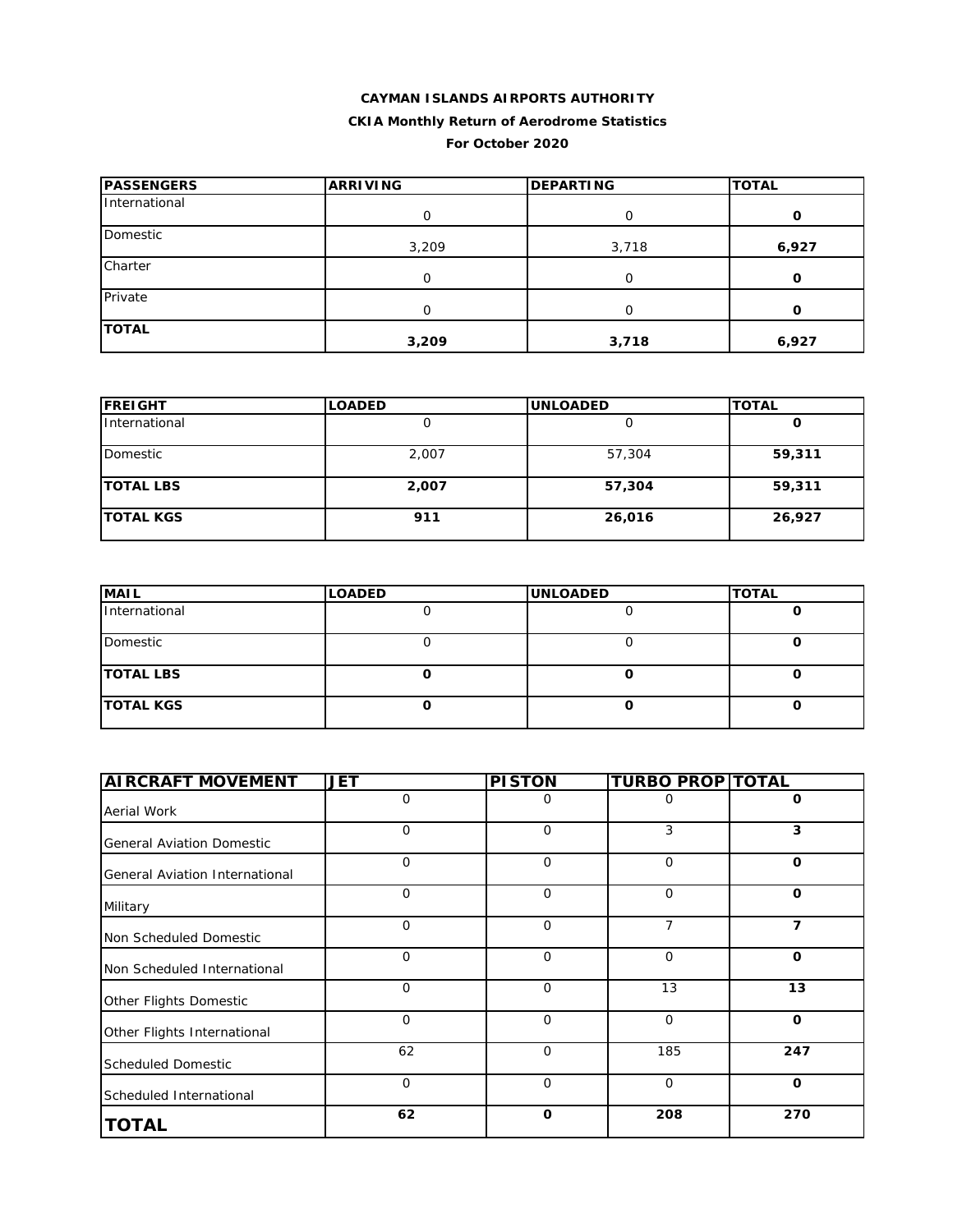#### **CAYMAN ISLANDS AIRPORTS AUTHORITY**

# **CKIA Monthly Return of Aerodrome Statistics**

#### **For November 2020**

| <b>PASSENGERS</b> | <b>ARRIVING</b> | <b>DEPARTING</b> | <b>TOTAL</b> |
|-------------------|-----------------|------------------|--------------|
| International     | 89              | $\Omega$         | 89           |
| Domestic          | 2,817           | 2,926            | 5,743        |
| Charter           | O               | $\Omega$         | O            |
| Private           | 2               | $\Omega$         | 2            |
| <b>TOTAL</b>      | 2,908           | 2,926            | 5,834        |

| <b>FREIGHT</b>   | <b>LOADED</b> | <b>IUNLOADED</b> | <b>TOTAL</b> |  |
|------------------|---------------|------------------|--------------|--|
| International    |               |                  | O            |  |
| Domestic         | 10,280        | 90,566           | 100,846      |  |
| <b>TOTAL LBS</b> | 10,280        | 90,566           | 100,846      |  |
| <b>TOTAL KGS</b> | 4,667         | 41,117           | 45,784       |  |

| <b>MAIL</b>      | <b>LOADED</b> | <b>UNLOADED</b> | <b>TOTAL</b> |
|------------------|---------------|-----------------|--------------|
| International    |               |                 |              |
| Domestic         |               | 300             | 300          |
| <b>TOTAL LBS</b> |               | 300             | 300          |
| <b>TOTAL KGS</b> |               | 136             | 136          |

| <b>AIRCRAFT MOVEMENT</b>         | <b>JET</b>     | <b>PISTON</b> | <b>TURBO PROP TOTAL</b> |                |
|----------------------------------|----------------|---------------|-------------------------|----------------|
| Aerial Work                      | 0              | 0             | 0                       | 0              |
| <b>General Aviation Domestic</b> | 0              | $\mathbf 0$   | 4                       | 4              |
| General Aviation International   | $\mathbf{O}$   | $\Omega$      | $\mathbf 0$             | O              |
| Military                         | $\mathbf{O}$   | $\Omega$      | $\mathbf 0$             | $\mathbf{o}$   |
| Non Scheduled Domestic           | $\mathbf{O}$   | $\mathbf 0$   | 3                       | 3              |
| Non Scheduled International      | 2              | $\mathbf 0$   | $\mathbf 0$             | $\mathbf{2}$   |
| Other Flights Domestic           | $\mathbf{O}$   | $\mathbf 0$   | 25                      | 25             |
| Other Flights International      | $\mathbf 0$    | $\mathbf 0$   | $\mathbf 0$             | $\mathbf{o}$   |
| <b>Scheduled Domestic</b>        | 72             | $\Omega$      | 158                     | 230            |
| Scheduled International          | $\overline{2}$ | $\mathbf 0$   | $\mathbf 0$             | $\overline{2}$ |
| <b>TOTAL</b>                     | 76             | $\Omega$      | 190                     | 266            |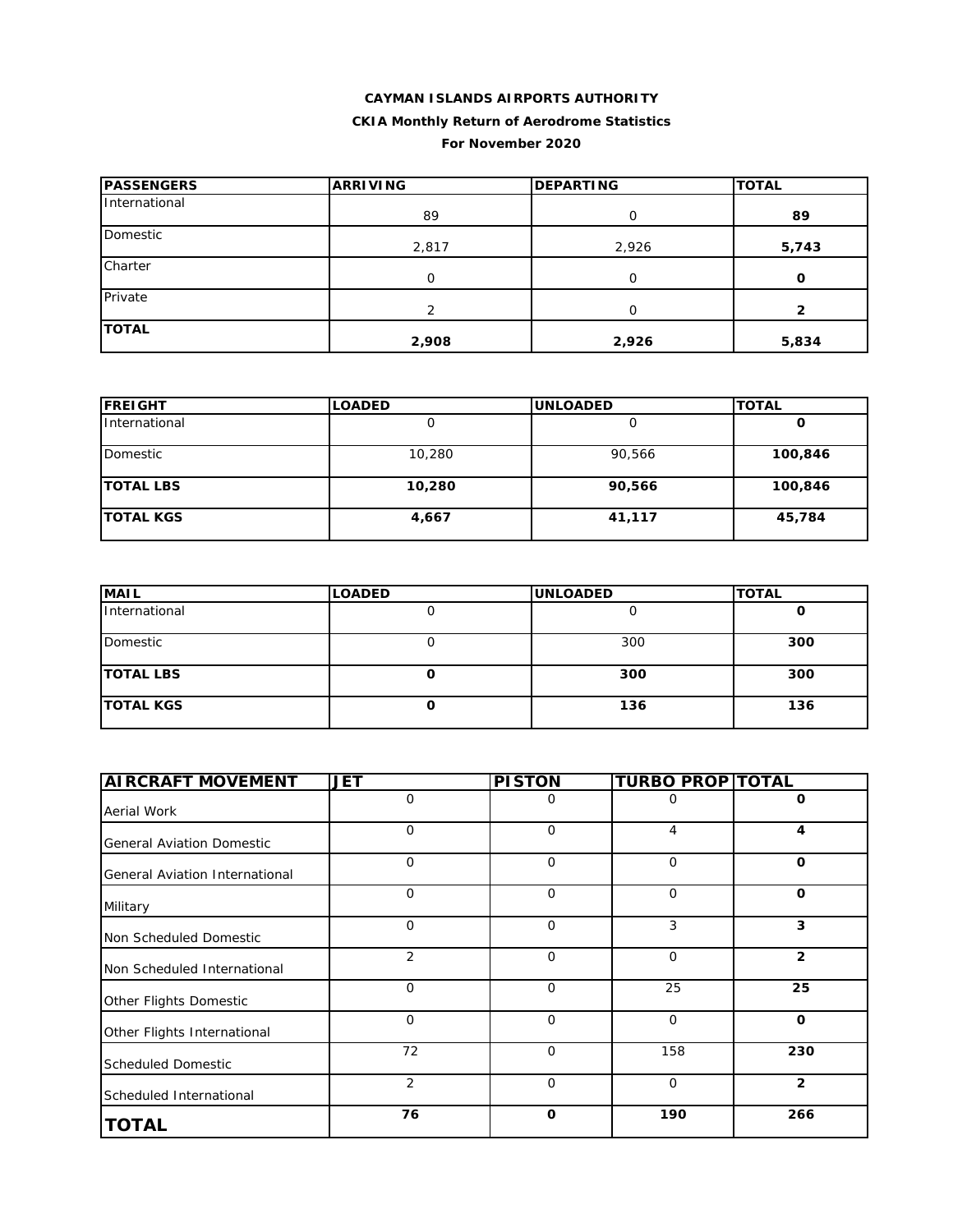# **CAYMAN ISLANDS AIRPORTS AUTHORITY CKIA Monthly Return of Aerodrome Statistics For December 2020**

| <b>PASSENGERS</b> | <b>ARRIVING</b> | <b>DEPARTING</b> | <b>TOTAL</b> |
|-------------------|-----------------|------------------|--------------|
| International     | 18              | O                | 18           |
| Domestic          | 3,541           | 3,093            | 6,634        |
| Charter           | 0               | O                | 0            |
| Private           | $\Omega$        | O                | Ω            |
| <b>TOTAL</b>      | 3,559           | 3,093            | 6,652        |

| <b>FREIGHT</b>   | <b>LOADED</b> | <b>UNLOADED</b> | <b>TOTAL</b> |
|------------------|---------------|-----------------|--------------|
| International    | U             |                 | υ            |
| Domestic         | 4,338         | 41,521          | 45,859       |
| <b>TOTAL LBS</b> | 4,338         | 41,521          | 45,859       |
| <b>TOTAL KGS</b> | 1,969         | 18,851          | 20,820       |

| <b>MAIL</b>      | <b>LOADED</b> | <b>UNLOADED</b> | <b>TOTAL</b> |
|------------------|---------------|-----------------|--------------|
| International    | U             |                 | u            |
| Domestic         | 30            | 585             | 615          |
| <b>TOTAL LBS</b> | 30            | 585             | 615          |
| <b>TOTAL KGS</b> | 14            | 266             | 279          |

| <b>AIRCRAFT MOVEMENT</b>              | <b>JET</b>     | <b>PISTON</b> | <b>TURBO PROP TOTAL</b> |                |
|---------------------------------------|----------------|---------------|-------------------------|----------------|
| Aerial Work                           | $\mathbf{O}$   | 0             | 0                       | O              |
| <b>General Aviation Domestic</b>      | $\Omega$       | $\mathbf{O}$  | 16                      | 16             |
| <b>General Aviation International</b> | $\mathbf 0$    | $\mathbf{O}$  | $\mathbf{O}$            | $\mathbf 0$    |
| Military                              | $\mathbf 0$    | $\mathbf{O}$  | $\mathbf{O}$            | $\mathbf 0$    |
| Non Scheduled Domestic                | $\Omega$       | $\mathbf{O}$  | 10                      | 10             |
| Non Scheduled International           | $\mathbf 0$    | $\mathbf{O}$  | $\mathbf 0$             | $\mathbf{o}$   |
| Other Flights Domestic                | $\mathbf 0$    | $\mathbf 0$   | 5                       | 5              |
| Other Flights International           | $\Omega$       | $\Omega$      | $\Omega$                | $\Omega$       |
| <b>Scheduled Domestic</b>             | 48             | $\mathbf 0$   | 259                     | 307            |
| Scheduled International               | $\overline{2}$ | $\mathbf{O}$  | $\mathbf 0$             | $\overline{2}$ |
| <b>TOTAL</b>                          | 50             | $\mathbf 0$   | 290                     | 340            |